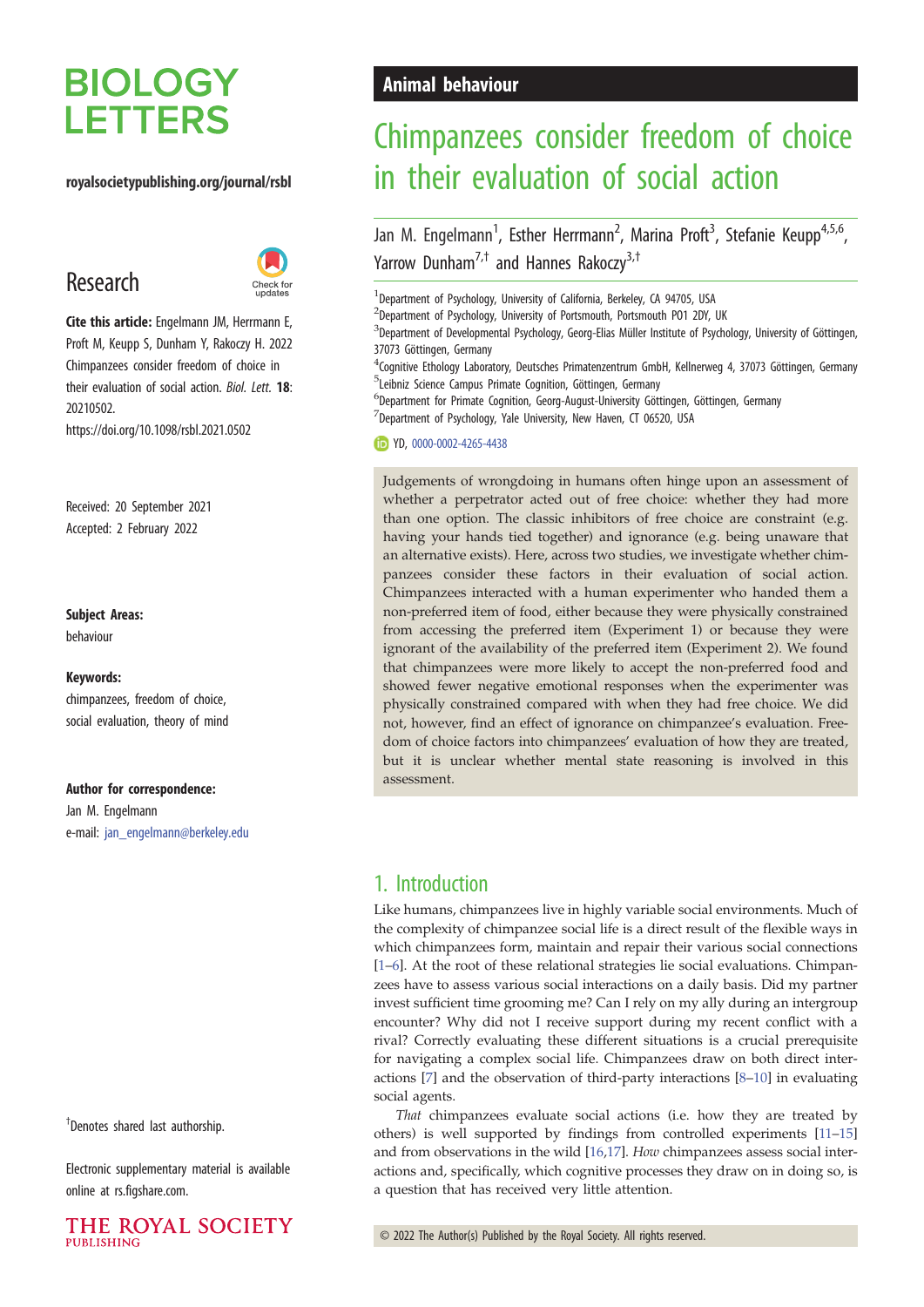<span id="page-1-0"></span>

Figure 1. (a) Schematic drawing of the experimental set-up in Experiment 1. Depending on condition, the box containing the apple could either be opened by the experimenter (free choice condition) or not (constrained condition). (b) Experimental set-up in Experiment 2. Note that the box containing the apple is depicted for visualization only. In fact, the experimenter did not have visual access to it (see also electronic supplementary material, figures S3 and S4). In the free choice condition, the experimenter had observed the hiding of the apple. In the ignorant condition, the experimenter was not aware of its availability.

Humans attend to several different variables in their interpretations of social events [[18,19\]](#page-4-0). The most basic dimension is freedom of choice—actions that are freely chosen are evaluated differently from actions that are not. There are two main ways in which agents can be prevented from exercising freedom: constraint and ignorance. In prototypical instances of constraint, an agent is aware of alternative possibilities, but, owing to physical, psychological or social restrictions, is compelled to act in one way. In instances of ignorance, the agent is theoretically free to choose another option, but is not aware that such alternatives exist. Previous work has shown that human adults [\[20,21\]](#page-4-0), children [\[22](#page-4-0)–[27](#page-4-0)] and even preverbal infants [\[28](#page-4-0)–[30](#page-4-0)] take freedom of choice into consideration in their assessment of social action. While chimpanzees evaluate various social behaviours that are directed at themselves or others, it is unclear whether the existence of alternative possibilities plays a role in these evaluations. Preliminary evidence that chimpanzees differentiate between voluntary and involuntary actions comes from a study by Call and colleagues ([\[31](#page-4-0)], see also [\[32\]](#page-5-0)), which showed that chimpanzees change their behaviour depending on whether they interact with an 'unwilling' or an 'unable' experimenter.

In the current studies, we experimentally investigated whether chimpanzees consider the degree of an agent's freedom of choice in their evaluation of social actions. We made use of a paradigm that has been successfully employed to probe the reactions of chimpanzees to various social behaviours and, in line with prior work, defined social evaluation as an affective behavioural response to treatment by a partner [[11,12](#page-4-0)]. A human experimenter delivered one of two food options (one preferred and one non-preferred) to a chimpanzee subject, who could either accept the offered food by inserting a tool into an apparatus, or alternatively reject the food. Across two experiments, chimpanzees were consistently offered the non-preferred food while we varied the experimenter's freedom of choice with respect to the preferred option. In Experiment 1, the experimenter was constrained: because the preferred food was locked away in a box, they were not free to hand over this option. In Experiment 2, the experimenter was ignorant: they were ostensibly unaware of the availability of the preferred food (only the chimpanzee had witnessed the hiding event). Each of these conditions was compared with matched controls—which we called the free choice conditions—in which the experimenter had the option of delivering the preferred food, either because it was not locked away (Experiment 1) or because they too had observed the hiding event (Experiment 2). We assessed chimpanzees' responses to being offered the nonpreferred food by coding (i) whether chimpanzees accepted the food and (ii) the incidence of chimpanzees' negative emotional reactions towards the experimenter (for details on coding, refer to the electronic supplementary material).

### 2. Experiment 1: constraint

#### (a) Methods

#### (i) Participants

Sixteen chimpanzees (10 females), living at Sweetwaters Chimpanzee Sanctuary, Kenya, ranging in age from 12 to 31 years ( $M = 24$  years) participated in this study.

#### (ii) Procedure

The procedure consisted of three consecutive steps: a food preference test, a familiarization phase and a test phase. Here, we focus on the test phase (for details on all steps, refer to the electronic supplementary material).

In a within-subjects design, subjects first completed two sessions (each comprising six trials) in one condition, and then two sessions (each comprising six trials) in the other condition. Order of condition was counterbalanced across subjects.

The experimenter sat on a chair by the food table, facing the chimpanzee subject (electronic suplementary material, figures S1 and S2; figure 1a). In constrained conditions, the experimenter first reached for the right platform, then the left platform, then again the right platform, and, finally, reached for the left platform, placed their hand on the box, tried to open the box five consecutive times by pulling a lever, then placed their hand on the box again, reached for the right platform, grabbed the non-preferred food and placed it in the food apparatus. Next, the experimenter placed a tool on the mesh next to the food apparatus. The trial ended 30 s after the tool had been placed there.

In the free choice condition, the experimenter's actions were exactly identical to their actions during the constrained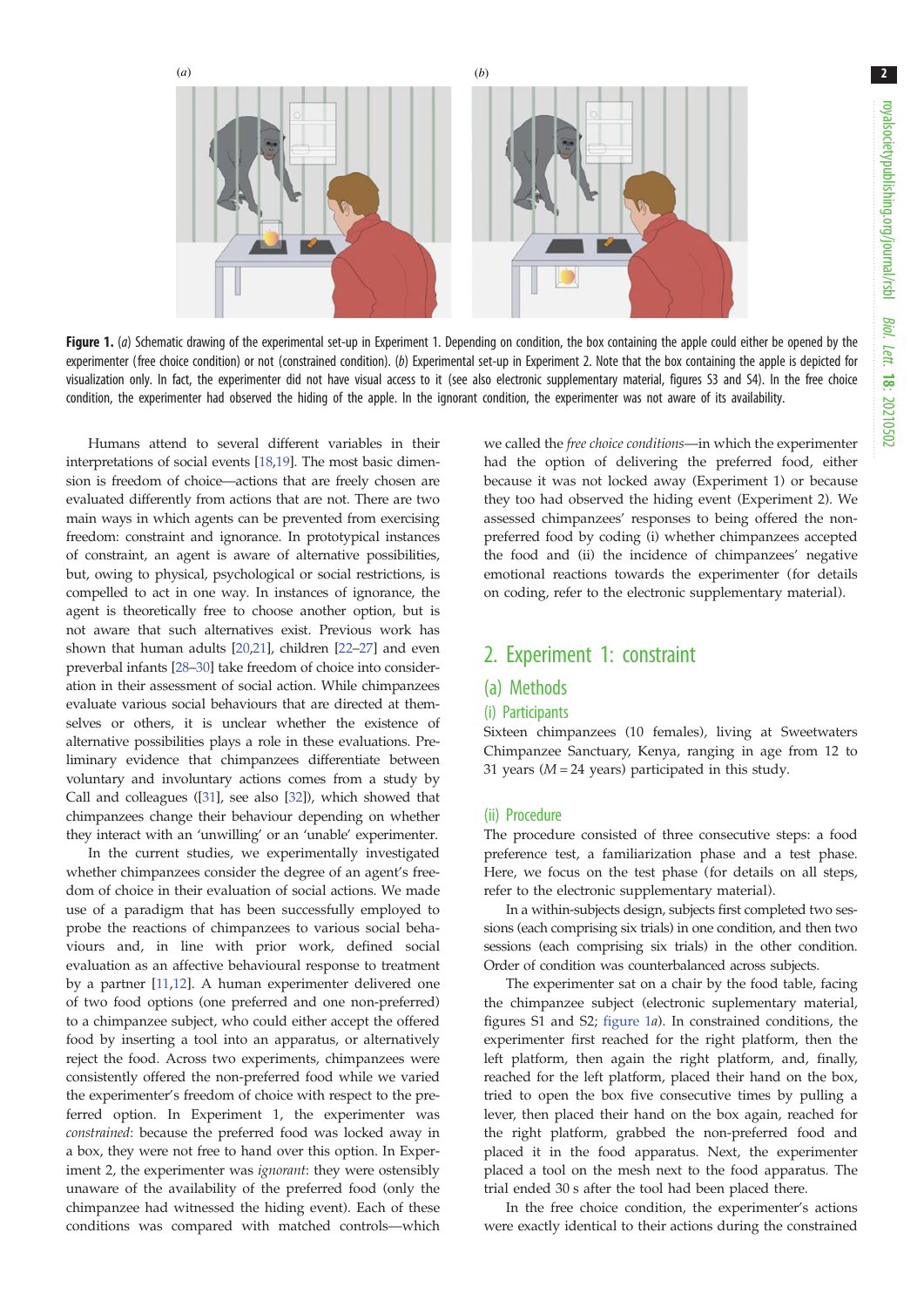<span id="page-2-0"></span>

Figure 2. (a) Proportion of trials on which each individual in the constrained and free choice conditions accepted the food. (b) Proportion of trials on which each individual in the constrained and free choice conditions showed a negative emotional reaction towards the experimenter. (c) Proportion of trials on which each individual in the ignorance and free choice conditions accepted the food.  $(d)$  Proportion of trials on which each individual in the ignorance and free choice conditions showed a negative emotional reaction towards the experimenter. Each circle represents the behaviour of one individual across 12 trials. Multiple circles at a given number indicate that several subjects showed that score. Dashed lines connect the behaviour of a given subject in the constrained and free choice conditions. Thicker dashed lines indicate that multiple subjects showed a given change across conditions.

condition, except for one difference. During this condition, the experimenter successfully opened the box by pulling the lever, then reached for the food with the other hand, waited for 4 s (the same amount of time it took the experimenter in the constrained condition to try to open the box), closed the box again, and continued as in the constrained condition (placing their hand on the box, reaching for the right platform, grabbing the non-preferred food and placing it in the food apparatus, etc.).

#### (b) Results

We ran generalized linear mixed models (GLMMs; for details refer to the electronic supplementary material) to investigate the effects of condition, trial number, session and sex. We found that chimpanzees were more likely to accept the lowvalue food in the constrained compared with the free choice condition:  $\chi^2 = 3.6$ , d.f. = 1,  $p = 0.05$ , two-tailed, figure 2a. There were no effects of trial  $(\chi^2 = 0.33, d.f. = 1,$  $p = 0.56$ ), session ( $\chi^2 = 0.18$ , d.f. = 1,  $p = 0.67$ ) or sex ( $\chi^2 =$ 0.09, d.f. = 1,  $p = 0.75$ ). A second GLMM revealed that chimpanzees displayed more negative emotional responses towards the experimenter in the free choice condition:  $\chi^2$  =

7.17, d.f. = 1,  $p = 0.007$ , two-tailed (figure 2b). Trial ( $\chi^2 = 1.12$ , d.f. = 1,  $p = 0.28$ ), session ( $\chi^2 = 0.12$ , d.f. = 1,  $p = 0.73$ ) and sex  $(\chi^2 = 0.06, d.f. = 1, p = 0.81)$  did not reach significance.

### 3. Experiment 2: ignorance

#### (a) Methods

#### (i) Participants

Fifteen chimpanzees (nine females), living at Sweetwaters Chimpanzee Sanctuary, Kenya, ranging in age from 12 to 31 years  $(M = 23.2$  years) participated in this experiment.

#### (ii) Procedure

The general set-up and procedure of Experiment 2 was identical to Experiment 1 [\(figure 1](#page-1-0)b). The procedure consisted of three consecutive steps: a food preference test, a familiarization phase and a test phase. We focus here on the test phase (see the electronic supplementary material).

At the beginning of each trial, the second experimenter (E2) placed a piece of carrot on the right platform and a piece of apple in the box below the tabletop. The position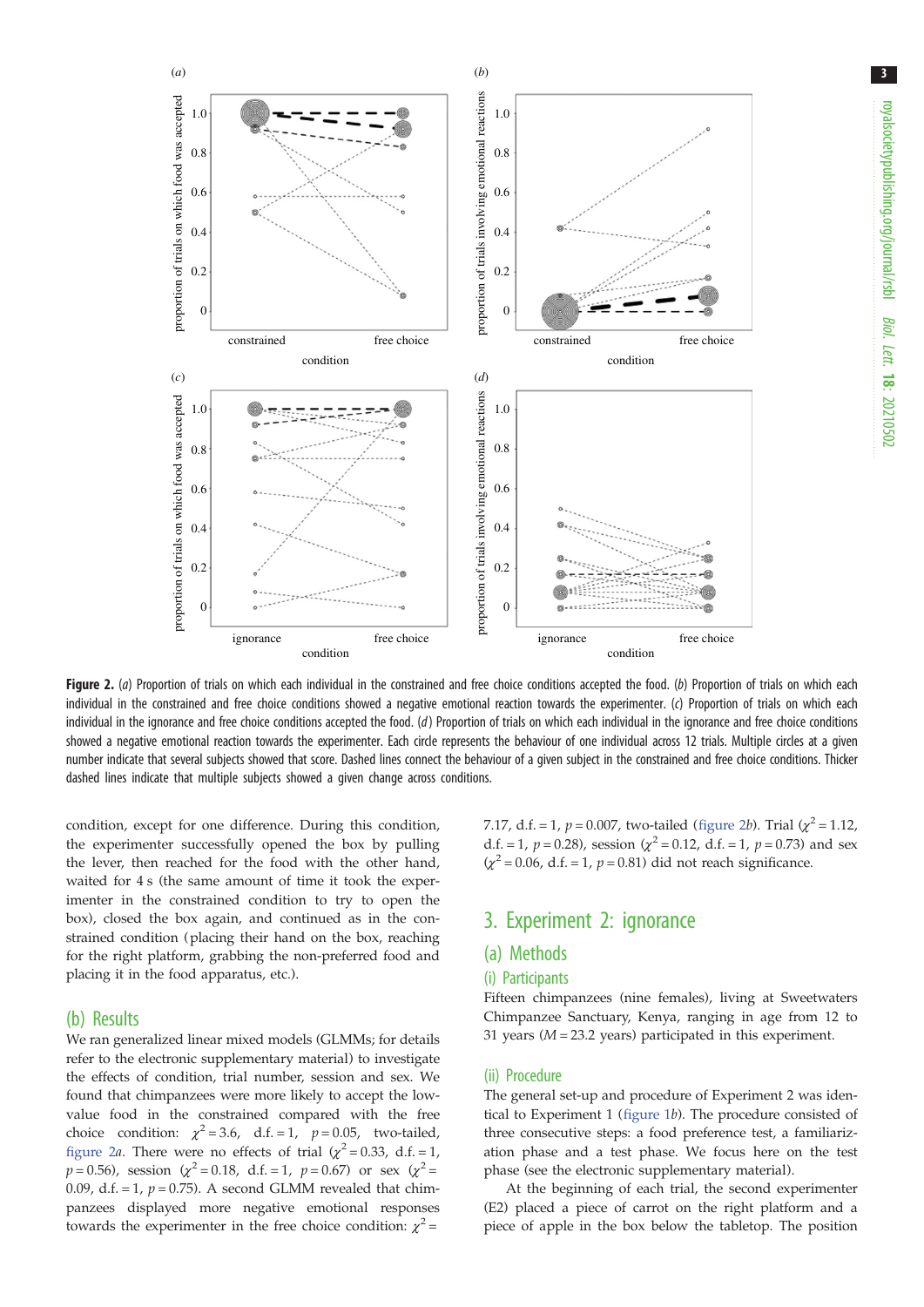of the first experimenter (E1) during this baiting varied across conditions. In free choice conditions, E1 kneeled next to the food table during baiting. This ensured that (i) E1 had full visual access to the hiding of the piece of apple and (ii) E1 and the chimpanzee subject could see each other. Having completed the baiting, E2 moved to a different room, out of sight of E1 and the chimpanzee. Once E2 was out of sight, E1 sat down on the chair next to the table. In ignorance conditions, E1 was in a different room, out of sight of the chimpanzee, while E2 conducted the baiting. Once E2 had finished the baiting and had moved to their room, E1 came out of their room, walked by the table and sat down on the chair. Thus, crucially, in this condition, E1 did not witness the hiding event.

Once E1 was seated on the chair by the food table, facing the chimpanzee subject, the procedure was identical in both conditions. The experimenter engaged in the following series of actions. The experimenter looked at the table, first towards the left, then towards the right, then towards the piece of carrot, and, finally, towards the food apparatus. The experimenter then reached for the right platform, grabbed the non-preferred food and placed it in the food apparatus. Next, the experimenter placed a tool on the mesh next to the food apparatus. The trial ended 30 s after the tool had been placed there.

#### (b) Results

We found no evidence that chimpanzees were more likely to accept the low-value food in the ignorance compared with the free choice condition [\(figure 2](#page-2-0)c): result of the full-null model comparison:  $\chi^2$  = 0.004, d.f. = 1, p = 0.95. Also, for the second dependent variable—testing whether chimpanzees displayed more negative emotional responses towards the experimenter in the free choice condition—the full model did not fit the data significantly better compared with the null model that lacked the test predictor but included the same random effect structure ( $\chi^2$  = 1.00, d.f. = 1, p = 0.32). For details on the GLMMs, refer to the electronic supplementary material.

#### 4. Discussion

The current results suggest that chimpanzees respond differently to freely chosen compared with constrained actions. Throughout the experiments reported here, chimpanzees had the possibility of interacting with a human experimenter by exchanging a tool for food. The experimenter consistently behaved in a way that was contrary to the chimpanzees' preferences: they handed over non-preferred food. The main finding was that chimpanzees were more likely to engage in a successful exchange when the experimenter had no alternative to handing over the non-preferred food (because the preferred food was not accessible). Chimpanzees not only were more willing to accept the non-preferred food in these cases but also directed fewer negative emotional reactions at the experimenter, and were less likely to throw the tool at, to spit at and/or to attempt to forcefully grab the experimenter.

This is, to our knowledge, the first demonstration that chimpanzees, like humans, evaluate social treatment not only in terms of outcome—e.g. whether they received a preferred or a non-preferred item—but also with regard to its

causal history. This possibility had been suggested by previous research, in which chimpanzees left a testing station earlier and produced more communicative attempts if they faced an 'unwilling' versus an 'unable' experimenter [[31\]](#page-4-0). While these behaviours might express an evaluation, they can also be interpreted simply in terms of a prediction (e.g. chimpanzees might have left the testing station earlier in the 'unwilling' condition because they predicted that they would not receive food from the experimenter). In the current study, on the other hand, chimpanzees directly expressed their evaluation of the actions of the experimenter, most notably by engaging in the costly—and for chimpanzees very untypical—behaviour of rejecting food. In addition, chimpanzees also showed more negative emotional reactions when the experimenter could hand them the preferred food but chose not to. As in previous studies [\[11,12\]](#page-4-0), the rate of these behaviours was generally low and while we found a strong effect of condition on chimpanzees' emotional response, the effect on food acceptance was relatively weak. One potential explanation for this difference between the two dependent variables is that showing a negative emotional response is less costly than rejecting food.

We found this pattern of results only in Experiment 1, and not in Experiment 2. Chimpanzees considered freedom of choice when it was operationalized as physical constraint, but not when it was limited owing to ignorance. How might we understand this difference between Experiment 1 and Experiment 2? Potentially our experimental set-up was too complex. Notice that while chimpanzees in Experiment 1 interacted with the same experimenter in both conditions, they were exposed to two different individuals in the two conditions of Experiment 2 (this was necessary because one individual cannot be simultaneously knowledgeable and ignorant). While we cannot rule out the possibility that increased cognitive demands account for the difference between Experiment 1 and 2, we believe that this explanation is unlikely given previous research. There is robust evidence from several experimental paradigms that chimpanzees understand the perception and knowledge of other social agents and successfully use this knowledge to predict their behaviour [[33,34\]](#page-5-0). Another possibility is that the experimenter's two behavioural options were more salient in Experiment 1 (where the experimenter reached for the two food options) than in Experiment 2 (where the experimenter only looked at the two options). Future research should develop other experimental paradigms to assess whether chimpanzees consider knowledge state in their social evaluation. Ideally, these set-ups would not only involve interactions between human experimenters and chimpanzees but also chimpanzee–chimpanzee interactions [\[35](#page-5-0)].

As it stands, the extent to which chimpanzees not only predict others' behaviour differently depending on mental state attribution [\[36](#page-5-0)–[38\]](#page-5-0) but also evaluate others' behaviour differently depending on their knowledge or desires, remains an open question. Nonetheless, even in the absence of conclusive evidence regarding the interaction between social evaluation and mental states, the current results show that chimpanzees evaluate the behaviour of a social partner differently depending on whether it was freely chosen or not.

Ethics. Research at Sweetwaters Chimpanzee Sanctuary was performed in accordance with the recommendations of the Weatherall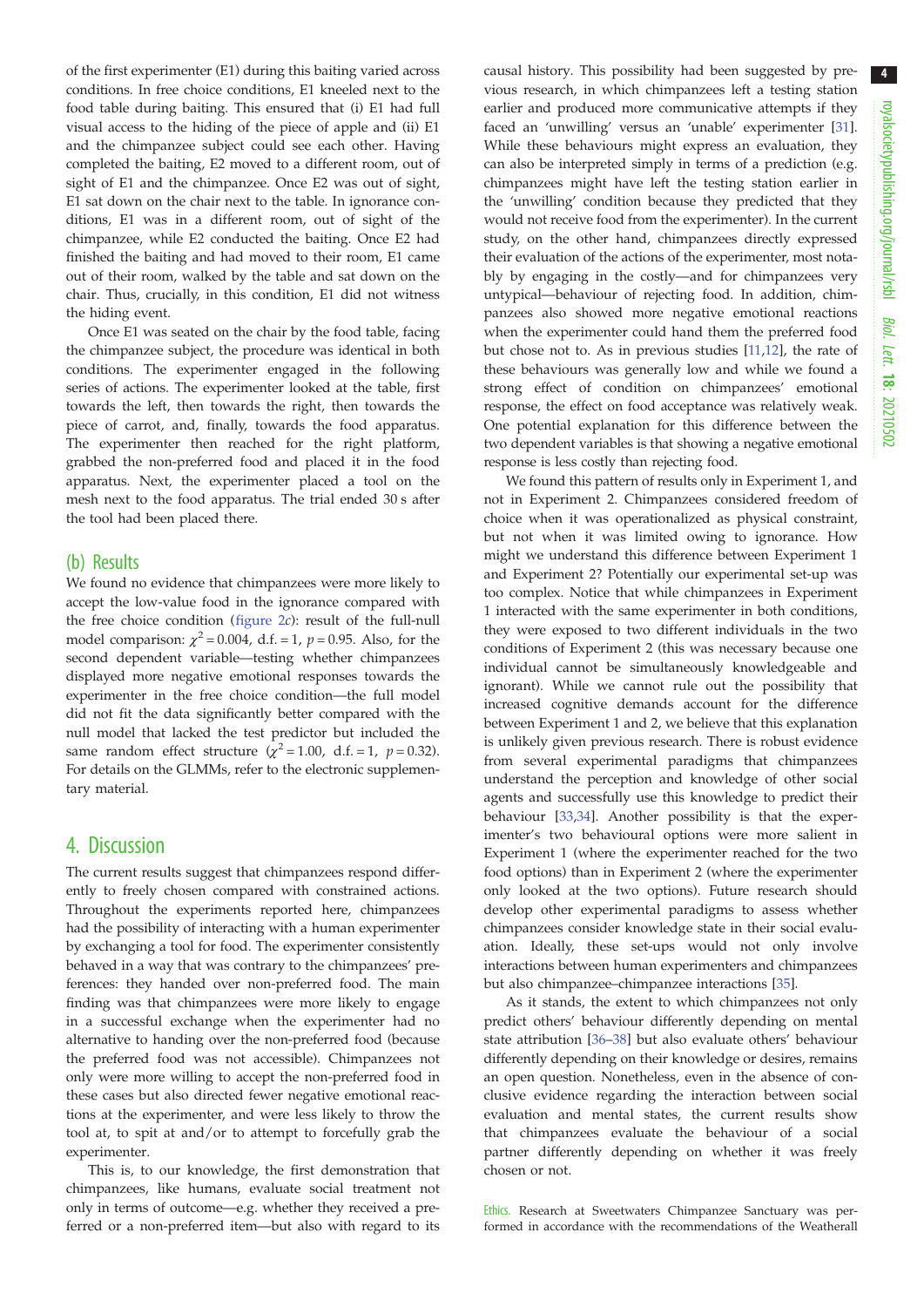<span id="page-4-0"></span>Report 'The use of non-human primates in research'. Groups of apes were housed in semi-natural indoor and outdoor enclosures with regular feedings, daily enrichment and water ad libitum. Subjects voluntarily participated in the study and were never food- or water- deprived. Research was conducted in the sleeping and/or observation rooms. No medical, toxicological or neurobiological research of any kind is conducted at Sweetwaters Chimpanzee Sanctuary. Research was non-invasive and strictly adhered to the legal requirements of Kenya. The full procedure of the study was approved by three committees: the local ethics committee at the Sanctuary (the board members and the veterinarian), the Kenya Wildlife Service and the National Council for Science and Technology (NACOSTI), Kenya. Research permits were issued by NACOSTI (P/19/7557/27803; P/ 18/24055/20857).

Data accessibility. All data are provided in the electronic supplementary material.

Authors' contributions. J.M.E.: conceptualization, investigation, writing original draft; S.K.: conceptualization, methodology, writing—review<br>and editing; H.R.: conceptualization, methodology, and editing; H.R.: conceptualization, writing—review and editing; E.H.: conceptualization, methodology, project administration, writing—review and editing; M.P.: conceptualization, methodology, project administration, writing review and editing; Y.D.: conceptualization, methodology, project administration, writing—review and editing. All authors gave final approval for publication and agreed to be held accountable for the work performed herein.

Competing interests. We declare we have no competing interests.

Funding. We thank the Leibniz Science Campus Primate Cognition Göttingen (funded by the Leibniz Association) for awarding us a Seed Fund, and the Whitney and Betty MacMillan Center for International and Area Studies at Yale for awarding us a Faculty Research Grant. J.M.E. was funded by a DAAD P.R.I.M.E. Fellowship.

Acknowledgements. We thank Stephen Ngulu and all the staff of Sweetwaters Chimpanzee Sanctuary for their crucial support. Special thanks go to Martin Kinyua, Steven Mukundi and Charles Mussasia. We also thank Ol Pejeta Conservancy, Kenya Wildlife Service (KWS) and the National Council for Science and Technology (NCST) for approving our research. Thanks go to Roger Mundry and Hanna Schleihauf for statistical advice; Alissa Gomez and Joshua Confer for coding; and Christopher Krupenye and Anna-Claire Schneider for helpful comments on previous versions of this manuscript.

## **References**

- 1. de Waal FBM. 2007 Chimpanzee politics: power and sex among apes, 25th anniversary edn. Baltimore, MD: Johns Hopkins University Press.
- 2. de Waal FBM. 2002 Peacemaking among primates, vol. 1, 6th paperback edn. Cambridge, MA: Harvard University Press.
- 3. Massen JJM, Koski SE. 2014 Chimps of a feather sit together: chimpanzee friendships are based on homophily in personality. Evol. Hum. Behav. 35, 1–8. [\(doi:10.1016/j.evolhumbehav.2013.08.008\)](https://doi.org/10.1016/j.evolhumbehav.2013.08.008)
- 4. Muller MN, Wrangham RW, Pilbeam DR. 2017 Chimpanzees and human evolution. Cambridge, MA: Belknap Press of Harvard University Press.
- 5. Samuni L, Preis A, Mielke A, Deschner T, Wittig RM, Crockford C. 2018 Social bonds facilitate cooperative resource sharing in wild chimpanzees. Proc. R. Soc. B 285, 20181643. ([doi:10.1098/rspb.](http://dx.doi.org/10.1098/rspb.2018.1643) [2018.1643\)](http://dx.doi.org/10.1098/rspb.2018.1643)
- 6. Silk J. 2002 Using the 'F'-word in primatology. Behaviour 139, 421–446. ([doi:10.1163/](http://dx.doi.org/10.1163/156853902760102735) [156853902760102735\)](http://dx.doi.org/10.1163/156853902760102735)
- 7. Melis AP. 2006 Chimpanzees recruit the best collaborators. Science 311, 1297–1300. ([doi:10.](http://dx.doi.org/10.1126/science.1123007) [1126/science.1123007\)](http://dx.doi.org/10.1126/science.1123007)
- 8. Herrmann E, Keupp S, Hare B, Vaish A, Tomasello M. 2013 "Direct and indirect reputation formation in nonhuman great apes (Pan paniscus, Pan troglodytes, Gorilla gorilla, Pongo pygmaeus) and human children (Homo sapiens)": correction to Herrmann, Keupp, Hare, Vaish, and Tomasello (2012). J. Comp. Psychol. 127, 32. [\(doi:10.1037/](https://doi.org/10.1037/a0032042) [a0032042\)](https://doi.org/10.1037/a0032042)
- 9. Russell YI, Call J, Dunbar RIM. 2008 Image scoring in great apes. Behav. Process. 78, 108–111. ([doi:10.](https://doi.org/10.1016/j.beproc.2007.10.009) [1016/j.beproc.2007.10.009](https://doi.org/10.1016/j.beproc.2007.10.009))
- 10. Subiaul F, Vonk J, Okamoto-Barth S, Barth J. 2008 Do chimpanzees learn reputation by observation? Evidence from direct and indirect experience with generous and selfish strangers. Anim. Cogn. 11, 611–623. ([doi:10.1007/s10071-008-0151-6](http://dx.doi.org/10.1007/s10071-008-0151-6))
- 11. Brosnan SF, Schiff HC, de Waal FBM. 2005 Tolerance for inequity may increase with social closeness in chimpanzees. Proc. R. Soc. B 272, 253–258. [\(doi:10.](http://dx.doi.org/10.1098/rspb.2004.2947) [1098/rspb.2004.2947](http://dx.doi.org/10.1098/rspb.2004.2947))
- 12. Engelmann JM, Clift JB, Herrmann E, Tomasello M. 2017 Social disappointment explains chimpanzees' behaviour in the inequity aversion task. Proc. R. Soc. B 284, 20171502. [\(doi:10.1098/rspb.2017.1502](http://dx.doi.org/10.1098/rspb.2017.1502))
- 13. Roughley N. 2018 The empathy in moral obligation: an exercise in creature construction. In Forms of fellow feeling (eds N Roughley, T Schramme), pp. 265–291. Cambridge, UK: Cambridge University Press.
- 14. Brosnan SF, de Waal FBM. 2003 Monkeys reject unequal pay. Nature 425, 297–299. ([doi:10.1038/](http://dx.doi.org/10.1038/nature01963) [nature01963](http://dx.doi.org/10.1038/nature01963))
- 15. Yamamoto S, Tanaka M. 2009 Do chimpanzees (Pan troglodytes) spontaneously take turns in a reciprocal cooperation task? J. Comp. Psychol. 123, 242–249. [\(doi:10.1037/a0015838\)](http://dx.doi.org/10.1037/a0015838)
- 16. Mielke A, Preis A, Samuni L, Gogarten JF, Wittig RM, Crockford C. 2018 Flexible decision-making in grooming partner choice in sooty mangabeys and chimpanzees. R. Soc. Open Sci. 5, 172143. ([doi:10.](http://dx.doi.org/10.1098/rsos.172143) [1098/rsos.172143](http://dx.doi.org/10.1098/rsos.172143))
- 17. Wittig RM, Crockford C, Weltring A, Langergraber KE, Deschner T, Zuberbühler K. 2016 Social support reduces stress hormone levels in wild chimpanzees across stressful events and everyday affiliations. Nat. Commun. 7, 13361. [\(doi:10.1038/](http://dx.doi.org/10.1038/ncomms13361) [ncomms13361\)](http://dx.doi.org/10.1038/ncomms13361)
- 18. Scanlon T. 2010 Moral dimensions: permissibility, meaning, blame, vol. 1, paperback edn. Cambridge, MA: Belknap Press.
- 19. Wallace RJ. 2019 The moral nexus. Princeton, NJ: Princeton University Press.
- 20. Baumeister RF, Masicampo EJ, DeWall CN. 2009 Prosocial benefits of feeling free: disbelief in free will increases aggression and reduces helpfulness. Pers. Social Psychol. Bull. 35, 260-268. [\(doi:10.](https://doi.org/10.1177/0146167208327217) [1177/0146167208327217\)](https://doi.org/10.1177/0146167208327217)
- 21. Baumeister RF, Mele AR, Vohs KD. 2010 Free will and consciousness. Oxford, UK: Oxford University Press.
- 22. Chernyak N, Kushnir T. 2018 The influence of understanding and having choice on children's prosocial behavior. Curr. Opin. Psychol. 20, 107–110. [\(doi:10.1016/j.copsyc.2017.07.043](http://dx.doi.org/10.1016/j.copsyc.2017.07.043))
- 23. Josephs M, Kushnir T, Gräfenhain M, Rakoczy H. 2016 Children protest moral and conventional violations more when they believe actions are freely chosen. J. Exp. Child Psychol. 141, 247–255. [\(doi:10.](http://dx.doi.org/10.1016/j.jecp.2015.08.002) [1016/j.jecp.2015.08.002](http://dx.doi.org/10.1016/j.jecp.2015.08.002))
- 24. Killen M, Mulvey KL, Richardson C, Jampol N, Woodward A. 2011 The accidental transgressor: morally-relevant theory of mind. Cognition 119, 197–215. [\(doi:10.1016/j.cognition.2011.01.006](https://doi.org/10.1016/j.cognition.2011.01.006))
- 25. Kushnir T, Gopnik A, Chernyak N, Seiver E, Wellman HM. 2015 Developing intuitions about free will between ages four and six. Cognition 138, 79-101. ([doi:10.1016/j.cognition.2015.01.003\)](http://dx.doi.org/10.1016/j.cognition.2015.01.003)
- 26. Proft M, Rakoczy H. 2019 The ontogeny of intentbased normative judgments. Dev. Sci. 22, e12728. ([doi:10.1111/desc.12728\)](http://dx.doi.org/10.1111/desc.12728)
- 27. Yang F, Choi Y-J, Misch A, Yang X, Dunham Y. 2018 In defense of the commons: young children negatively evaluate and sanction free riders. Psychol. Sci. 29, 1598–1611. [\(doi:10.1177/](http://dx.doi.org/10.1177/0956797618779061) [0956797618779061\)](http://dx.doi.org/10.1177/0956797618779061)
- 28. Choi Y, Luo Y. 2015 13-month-olds' understanding of social interactions. Psychol. Sci. 26, 274–283. ([doi:10.1177/0956797614562452\)](https://doi.org/10.1177/0956797614562452)
- 29. Dunfield KA, Kuhlmeier VA. 2010 Intentionmediated selective helping in infancy. Psychol. Sci. 21, 523–527. ([doi:10.1177/0956797610364119](http://dx.doi.org/10.1177/0956797610364119))
- 30. Hamlin JK. 2013 Failed attempts to help and harm: intention versus outcome in preverbal infants' social evaluations. Cognition 128, 451–474. [\(doi:10.1016/](http://dx.doi.org/10.1016/j.cognition.2013.04.004) [j.cognition.2013.04.004\)](http://dx.doi.org/10.1016/j.cognition.2013.04.004)
- 31. Call J, Hare B, Carpenter M, Tomasello M. 2004 'Unwilling' versus 'unable': chimpanzees' understanding of human intentional action. Dev.